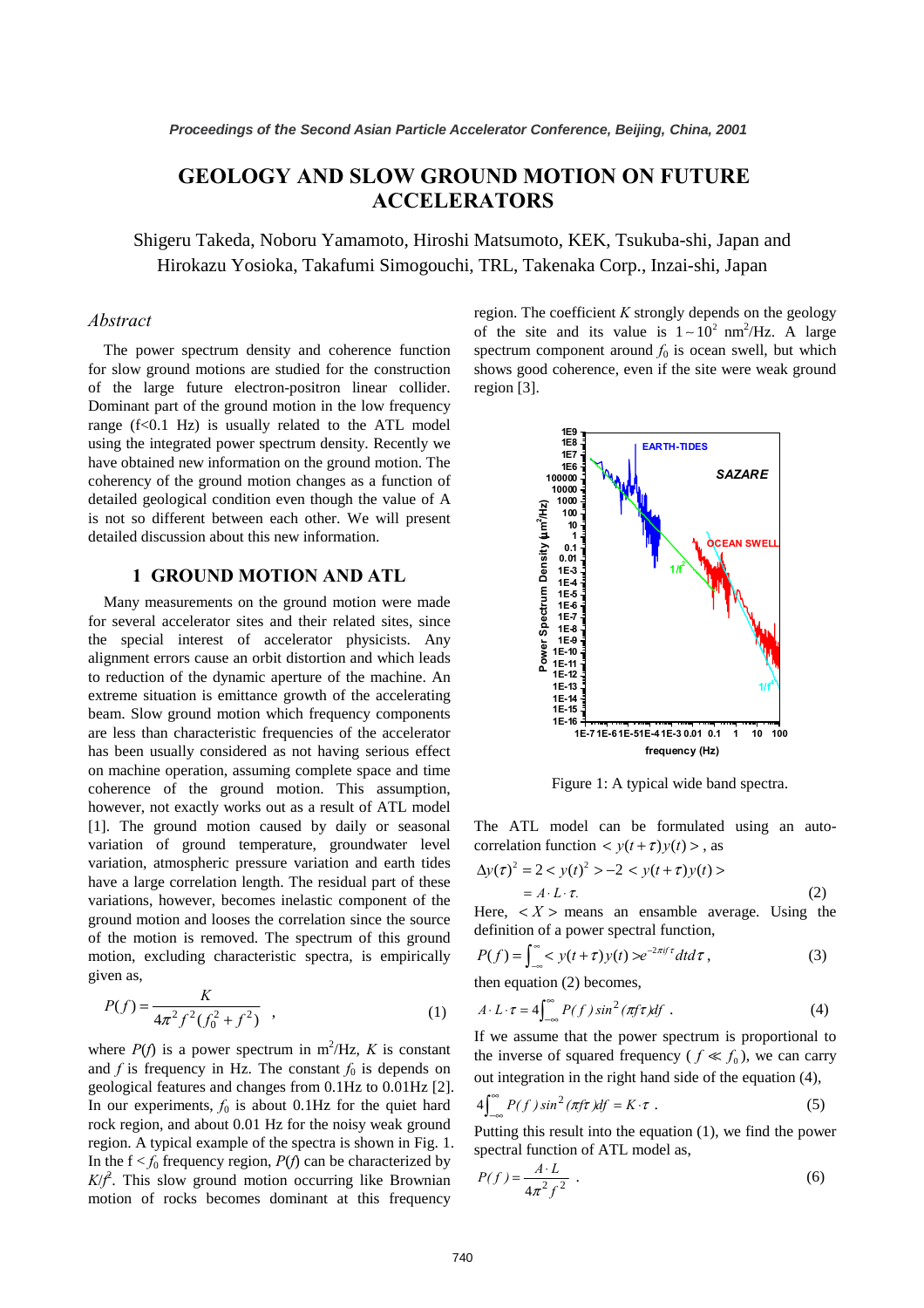In the actual experiment, we have to introduce a cutoff frequency  $1/\tau_{max}$  in the power spectral function,

$$
P(f) = \frac{K}{4\pi^2 f^2 + (1/\tau_{\text{max}})^2} \tag{7}
$$

integration in the equation (5) becomes,

$$
4\int_{-\infty}^{\infty} P(f) \sin^2(\pi f \tau) df = K \tau_{max} (1 - e^{-\tau/\tau_{max}}) \quad . \tag{8}
$$

In other words, the ATL model will be replaced by,

$$
\Delta y(\tau)^2 = A \cdot L \cdot \tau_{\text{max}} \left( 1 - e^{-\tau/\tau_{\text{max}}} \right) \tag{9}
$$

Recently, many accelerator physicists use ATL model for their accelerator simulation because of simplification of the calculation. But we have to take account of applicable limitations in the light of coherency of the ground motion spectrum. The parameters of  $f_0$  and  $K$  have strong dependency on the site. Then, if we want a good simulation of the related accelerator, we must formulate an optics including the equation (1) and coherency of the real site. In table 1, we present 10 examples of A-value as a guide of consideration of the ground motion in Japan.

Table 1: ATL COEFFICIENT in JAPAN

| N <sub>0</sub> | Site Name      | A $\frac{(nm^2)}{m}$ sec) | Geology of the Place      |
|----------------|----------------|---------------------------|---------------------------|
| 1              | Tunnel of KEKB | $4.0E + 01$               | Clay and Gravel           |
| 2              | Rokkoh-1       | $3.6E + 01$               | Granite (near Fault)      |
| 3              | Rokkoh-2       | $3.3E + 01$               | Granite                   |
| 4              | Miyazaki       | $1.5E + 01$               | Diorite                   |
| 5              | SPring8        | 8.0E-01                   | Granite                   |
| 6              | Kamaishi-1     | 1.4E-01                   | Granite (Crack and Water) |
| 7              | Kamaishi-2     | 5.7E-02                   | Granite                   |
| 8              | Sazare         | 5.0E-02                   | Green Schist              |
| 9              | Esashi-1       | 5.7E-03                   | Granite (Floating Stone)  |
| 10             | Esashi-2       | $2.0E-03$                 | Granite                   |

# **2 INCOHERENT GROUND MOTION**

## *2.1 Effect of the fault*

Fig. 2 shows the coherence observed in the granite tunnel. We set one of the two sensors at the fixed point, and the other was set at a distance of 60m spanning over the fault (No. 2) or not spanning over the fault (No. 3). Referred numbers correspond to the numbers of Table 1. No. 2 rapidly decreases its amplitude in the frequency range higher than 0.3Hz, in contrast to the amplitude for No. 3 being almost flat up to 10Hz. The amplitude of No. 2 is about 0.85 in the frequency range lower than 0.3Hz. As a result, we can say that the fault is assignable to the incoherent ground motion in the seismic frequency region (0.1Hz<f<30Hz). The ATL coefficient in the lower frequency range, however, gives only a little difference as shown in Table 1, which may reflect the result of coherency.



Figure 2: Different coherence in the same tunnel because of including without/with fault in the observed span.

### *2.2 Effect of Floating Rock*

Typical coherency observed in the same granite tunnel, but setting the sensors different spans and positions in the tunnel, is shown in Fig. 3. These data correspond to the No. 9 and No. 10 in Table 1. The red line (No. 9) shows very bad coherence in the frequency range above 0.1mHz. The blue line (No. 10) shows excellent wide band and span coherence in contrast to the red line.



Figure 3: Different coherency in the same tunnel for the non-identical measuring points.

This result points out that the rock of the tunnel was partially broken up into fragments. The difference of frequency characteristics between Fig. 2 and Fig. 3 may be described as a result of degree of fragmentation in the bedrock.

## *2.3 Effect of Ground Water*

Takeda et al gave the difference of coherence between the smooth blasting method (SBM) and TBM using the observed data [4]. An aftereffect of these two excavating methods was shown as distinct difference of the coherence at near the betatron wave-length of LC. SBM induces quite a size of relaxation in the surface layer (about 1m or more). We concluded that excavation using TBM in the